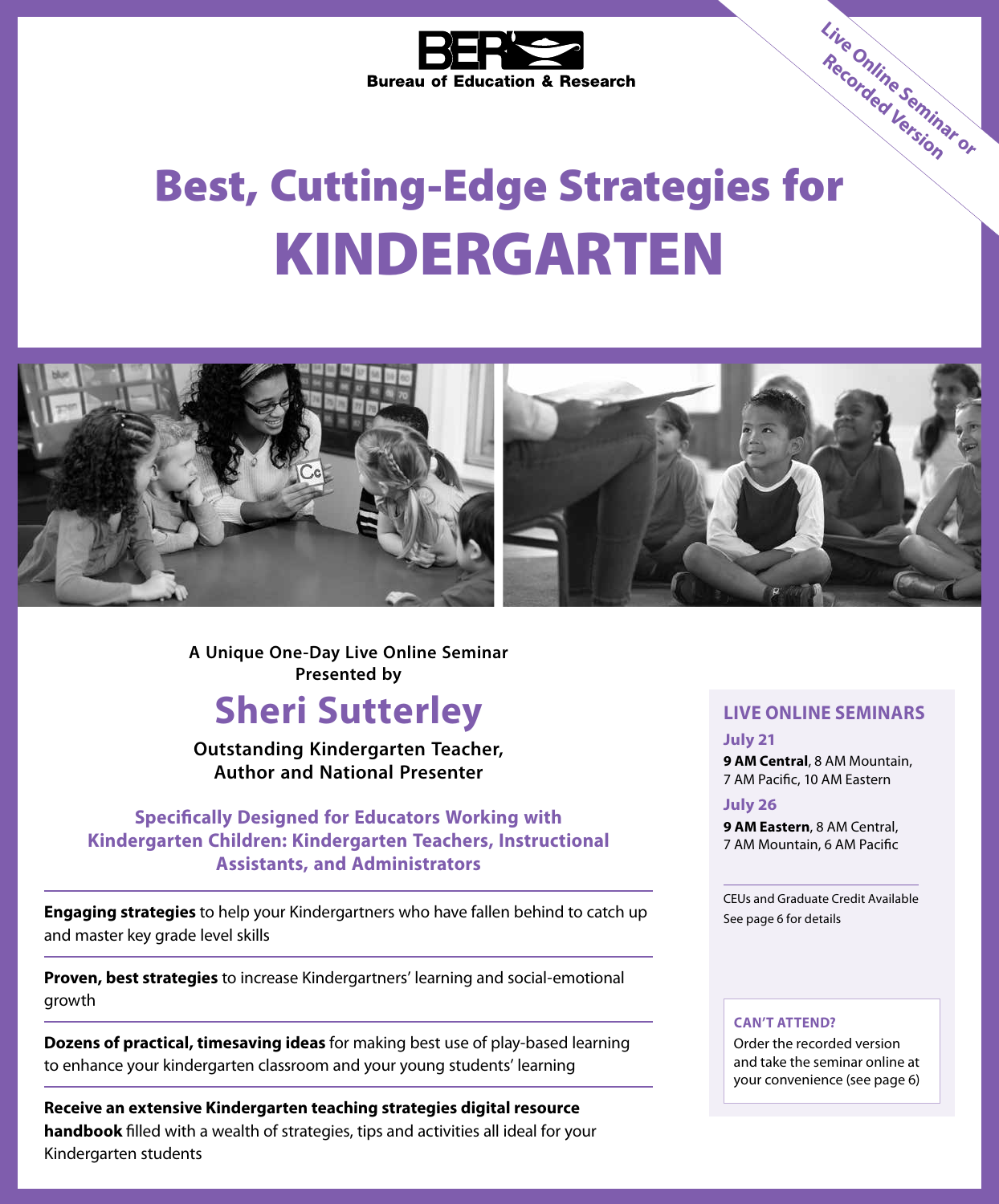# **Ten Key Benefits of Attending**

"Sheri was outstanding! So many practical ideas to use with my Kindergartners."

**–MICHELLE COREY, KINDERGARTEN TEACHER**



# **Who Should Attend**

Educators Working with Kindergarten Children: Kindergarten Teachers, Instructional Assistants, and Administrators

### **1. Accelerate and Strengthen Your Kindergartners' Academic Skills**

How to strengthen the learning of your Kindergartners' foundational reading, writing, speaking, and listening skills … Maximize your young students' conceptual understanding and fluency in math

# **2. Lessen Your Kindergartners' Readiness Gaps and Bridge the COVID Gap**

Catch up your Kindergartners' skills attainment for students who start school behind … Lessen the COVID gap and readiness gaps with timesaving, easy-to-use techniques perfect for Kindergarten

# **3. Develop the Foundation for Literacy**

Explore strategies for developing language, vocabulary, retelling, and early literacy skills … Incorporate dozens of innovative ideas including literature, puppets, sensory tubs, early learning games through play, music and much more!

**4. Expand Your Library with Outstanding Books Perfect for Kindergarten**

Many new children's books were published in the last year … Discover the best titles for your Kindergartners and how to use them in your instruction to develop foundational literacy and math skills

# **5. Design the Ideal, Safe Kindergarten Learning Environment**

Numerous ideas for incorporating the latest safe practices into your learning environment … Reimagine using the space and resources you already have to optimize organization, management and powerful guided and non-structured activities

### **6. Develop Your Kindergartners' Social-Emotional Skills**

Explore strategies to strengthen self-regulation and self-advocacy skills … Help your Kindergartners learn to make decisions, build community with the world around them, discover their own areas of interest, and engage in cooperative learning

### **7. Support Your Kindergartners' Growth and Development with a K.I.T**

Design and implement a Kindergarten Instructional Toolkit (K.I.T.) … Gain practical tips to create, manage and implement a K.I.T. through three points of contact with your Kindergartners

# **8. Foster a Positive Growth Mindset with Your Kindergartners**

Encourage your Kindergartners to be risk takers and both succeed and fail at their own challenges … Help your Kindergartners learn how to achieve their potential and take control of their own success through effort, hard work and practice

# **9. Incorporate Hands-On Purposeful Play Activities**

Integrate meaningful and purposeful play activities designed to build literacy, fine motor and readiness skills … Enhance student learning and understanding of key academic concepts through hands-on play-based activities and practices

# **10. Receive an Extensive Kindergarten Strategies Digital Resource Handbook and Special Online Access**

You'll receive an extensive Kindergarten digital resource handbook that includes detailed descriptions and practical classroom applications of the ideas presented … Receive access to Sheri's specially created Google resource folder, containing helpful online resources perfect for use with your Kindergartners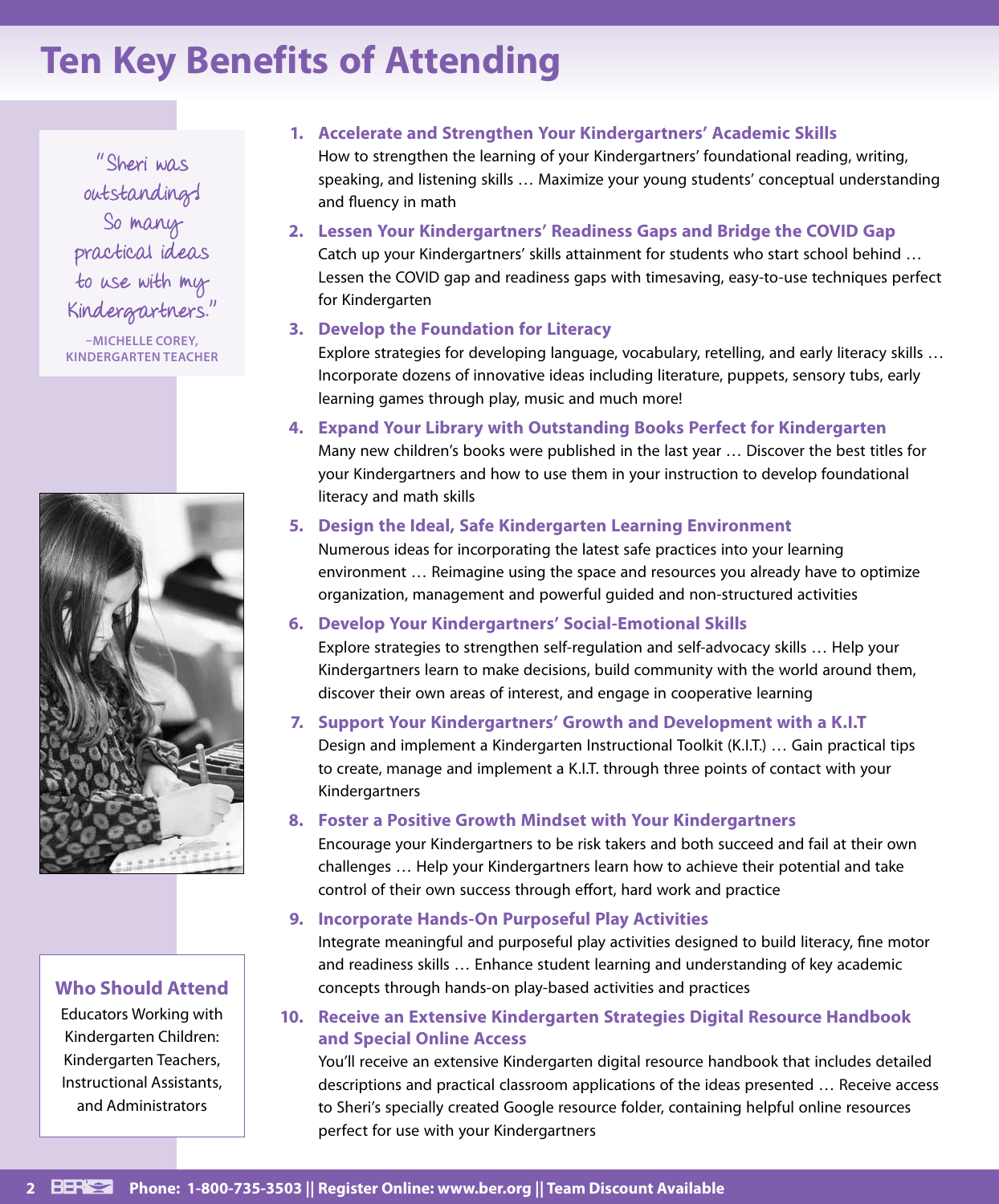# **Outstanding Strategies You Can Use Immediately**

# **What You Will Learn ...**

- **•** Innovative instructional strategies to **promote and accelerate the academic success of your Kindergartners**
- **• A wealth of low-cost materials** and ready-to-use tools for enhancing meaningful activities in your classroom – your Kindergarten teaching will come alive!
- **• How to foster a positive Growth Mindset** and encourage Kindergartners to be bold, courageous learners
- **• Specific, teacher-friendly ways to differentiate** your reading, writing, listening, and math instruction and activities
- **• Dozens of innovative** ideas including literature, puppets, sensory tubs, early learning games, music, and more!
- **• Unique ideas** and ways to get Kindergartners collaborating, exploring, creating, and modifying their work
- **• The latest safe practices** for your Kindergarten learning environment, utilizing the space and resources you already have
- **• Immediately usable tools and strategies** to help keep Kindergarten students engaged and ensure active participation in learning
- **• Demonstrations and Kindergarten student work samples**, plus an extensive Kindergarten teaching strategies resource handbook, and special online access to Sheri's Google Drive folder of Kindergarten resources
- **• Ideas, Ideas, Ideas** engaging hands-on activities, movement and brain break activities, outstanding writing ideas, ways to integrate and maximize your curriculum, terrific Kindergarten websites, and much more!





"Sheri was very Knowledgeable and I loved all the resources she provided. I can't wait to use them in my Kindergarten classroom!"

**– SARAH O'BERNIER, KINDERGARTEN TEACHER**

# **Practical Ideas and Strategies**

Are you looking for the best ways to provide differentiated, engaging Kindergarten instruction in the face of growing gaps in your Kindergartners' readiness – gaps which have only grown due to COVID? If so, you won't want to miss this strategy-packed seminar by outstanding Kindergarten teacher and national presenter **SHERI SUTTERLEY**! The focus of this seminar is on the most effective, cutting-edge instructional strategies specifically for Kindergarten teachers. Explore proven, practical, hands-on strategies and timesaving ideas to enhance your Kindergarten program. All the strategies and ideas Sheri presents are designed to strengthen your organization, efficiency, and the impact of your Kindergarten instruction. You will receive an extensive digital resource handbook packed with dozens of practical, easy-to-implement strategies and special access to Sheri's online resources specifically for Kindergarten. **Join Sheri for a lively, FUN day filled with the best, cutting-edge strategies and approaches specifically for strengthening the learning of your Kindergarten students.**

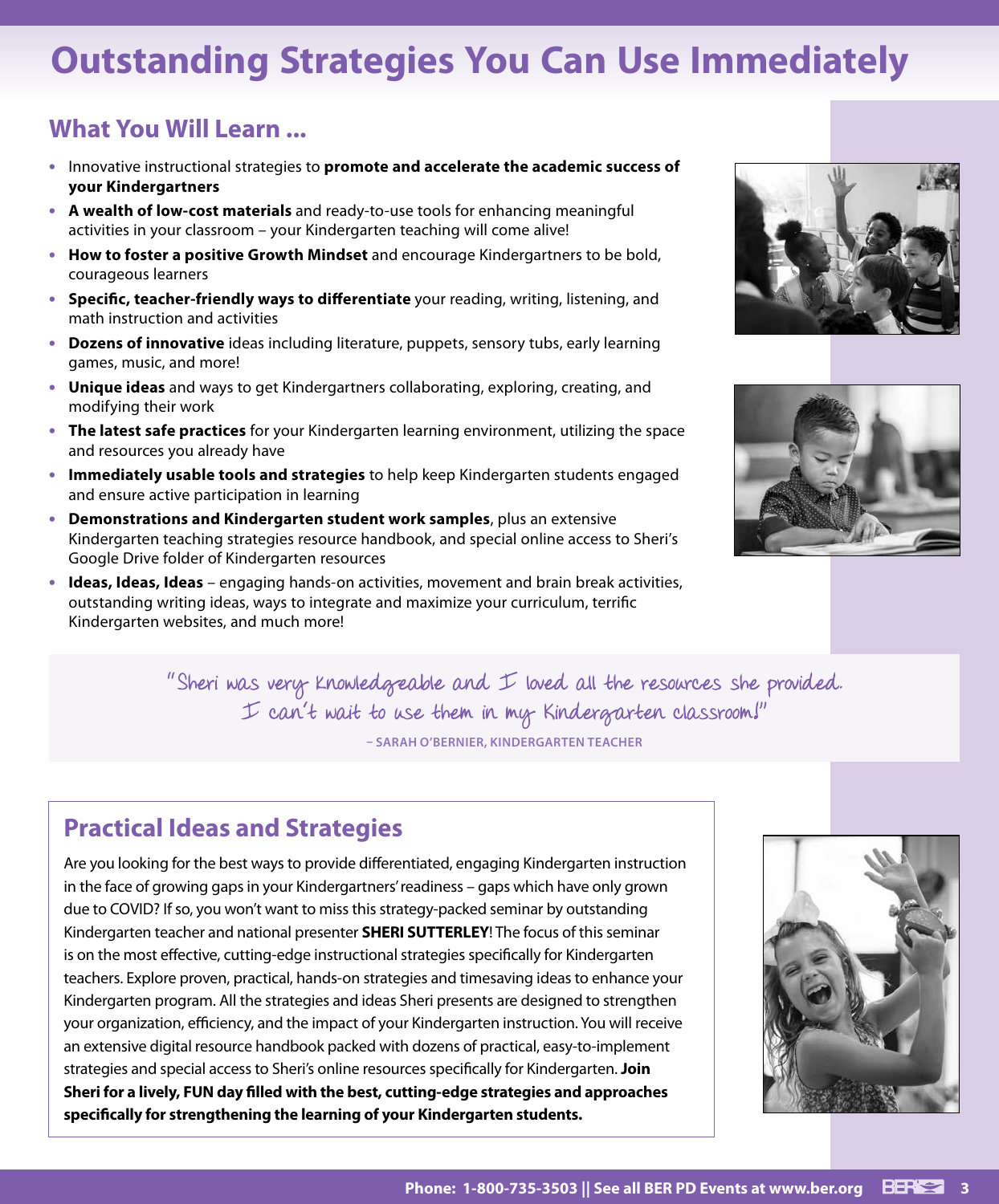# **A Message From Seminar Leader, Sheri Sutterley**



# **Uniquely Qualified Instructor**

### **SHERI SUTTERLEY** is an

exceptional Kindergarten teacher. She regularly presents at Kindergarten conferences and has served as a mentor and master teacher throughout her extensive career. Sheri is particularly passionate about incorporating cutting-edge practices with Kindergarten children. Her seminars are filled with proven, practical, developmentally appropriate ideas for enhancing Kindergarten instruction and increasing the success of Kindergartners. She is also the author of *Best Cutting-Edge Strategies for Kindergarten*, the extensive digital resource handbook you will receive at the seminar. Sheri's joy for teaching our youngest learners is captivating and she enjoys equipping fellow Kindergarten teachers with powerful, current ideas and strategies designed to strengthen the learning of our youngest students. **Join Sheri for a fast-paced, engaging, creative, and fun day full of practical ways to increase Kindergartners' learning and social-emotional growth.**

Dear Colleague:

Kindergarten, Kindergarten. . . It's our day! First grade is coming. . . Hip, hip hooray!

As I look at all that has happened in the last year, one thing remains the same: Our Kindergartners still have a love of learning and truly want to come to school.

Thank you for your commitment, enthusiasm, and joyful energy for teaching our youngest students. As Kindergarten teachers, we are in a demanding and "pressure-filled" environment every day. The new learnings and pivots we have had to make in response to COVID have been challenging and at the same time rewarding.

I have specifically designed this seminar to help you integrate the very best, current, cutting-edge practices into your own Kindergarten program. I want to equip you with outstanding strategies, ideas and resources that you can use immediately with your Kindergarten students to make a real difference in their learning. Our day will be devoted to exploring outstanding ways you can enhance your Kindergarten instruction to increase the academic learning and social-emotional growth of your Kindergartners.

I am excited to share the best of the best ideas, strategies and activities I have used successfully with my own Kindergarten students. Everything I present is practical, meaningful and easy to use within any program. Join me and experience the same joy of learning that your students will feel. I look forward to meeting you at the seminar as we share our dedication and passion of teaching our youngest children!

We love teaching Kindergarten!

Sincerely,

Shen Sutterley

Sheri Sutterley

**P.S. I promise to make this day fast paced, idea packed, and fun filled with practical and interactive ideas you can immediately use with your own Kindergartners!**

"I have specifically designed this seminar to help you integrate the very best, current, cutting-edge practices into your own Kindergarten program."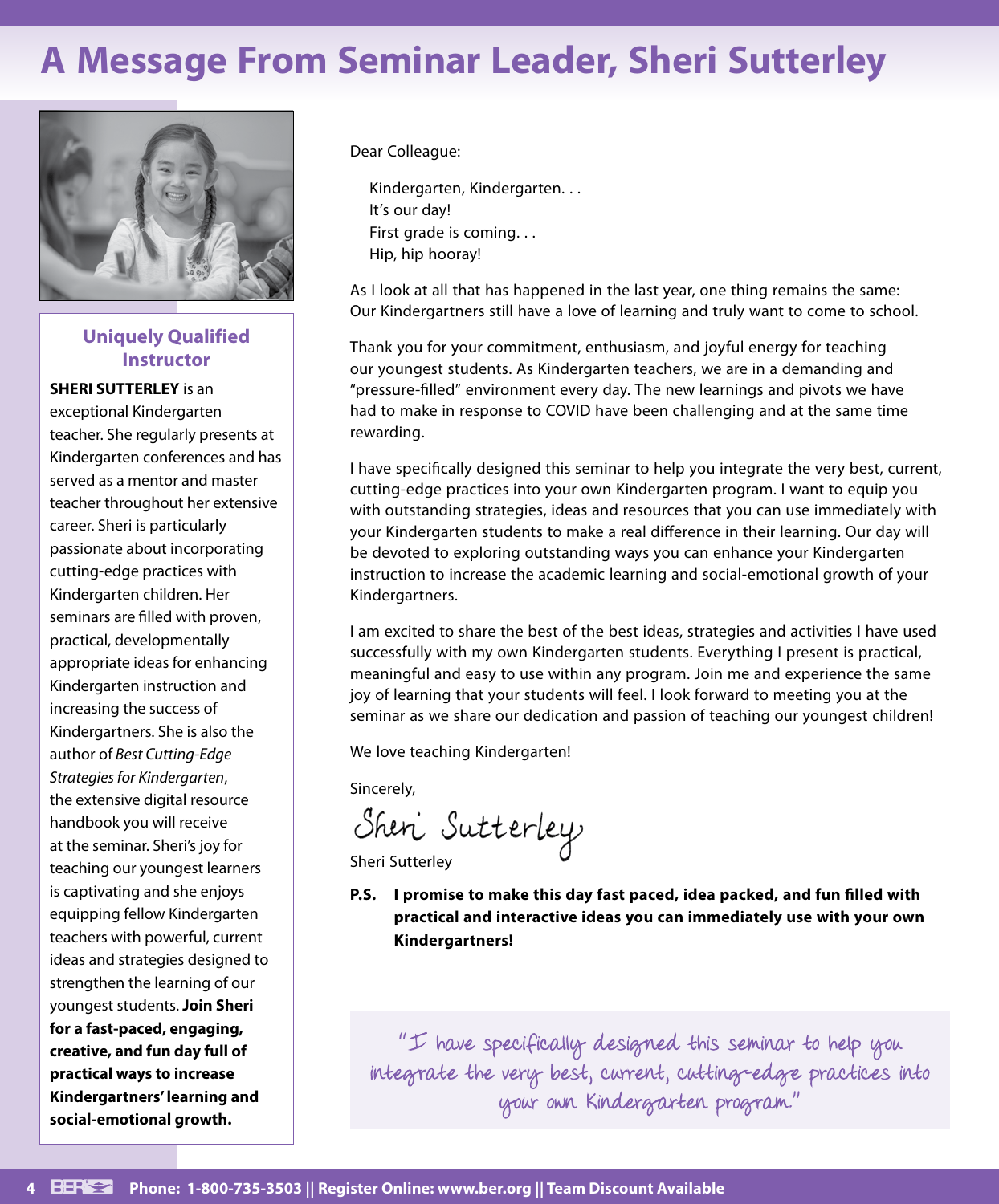# **What Your Colleagues Say About Sheri Sutterley**

*"I was impressed with how much we covered in one day. There were so many wonderful ideas and activities shared.*<sup>"</sup> **Debra Hedin, Kindergarten Teacher** 

*"Very informative and helpful with lots of great ideas to use now and in the future. Sheri was a wonderful speaker and very knowledgeable."* **Lori Anderson, Teacher**

*"So many fabulous and usable ideas to take straight to the classroom, and Sheri was truly engaging and inspiring!"* **Kristin Hentges, PreK-K Literacy Coach**

*"I was so impressed with Sheri's seminar. It was extremely meaningful and well done. Thank you so much!"* **Jennifer Zink, Teacher**

*"I have been teaching preschool or Kindergarten for 20 years! Sheri gave me many new, refreshing ideas and renewed my creativity again!"* **Melissa Smalley, Kindergarten Teacher**

*"Very practical, engaging and appropriate for my classroom age group. I love the volume of materials Sheri made available to us. Thank you for a great seminar!"*

**Chrysanthy Crooks, Teacher**



*"Ms. Sutterley is such a wealth of knowledge! Her seminar was fabulous and jam packed with resources I can easily adapt to my classroom tomorrow! I love her handbook and the Google Drive she provided is wonderful!"* **Mollie Grigsby, Kindergarten Teacher**

*"What a great seminar! I learned lots of hands-on activities I can use with my Kindergartners."* **Angela Lohmann, Kindergarten Teacher**

*"Terrific seminar! Thanks for sharing such great ideas that I will definitely use in my classroom!"* **Cherie Stoffa, Kindergarten Teacher**

*"This has been a fantastic day full of great ideas! I have been teaching for over 20 years and I am walking away refreshed with new things to bring to my classroom!"*

**JoAnna Timura, Kindergarten Teacher**

*"Sheri was amazing. You can see and hear her compassion for Kindergarten flow out through her voice. She was very knowledgeable and helpful."*

**Jordyn Rimmer, Kindergarten Teacher**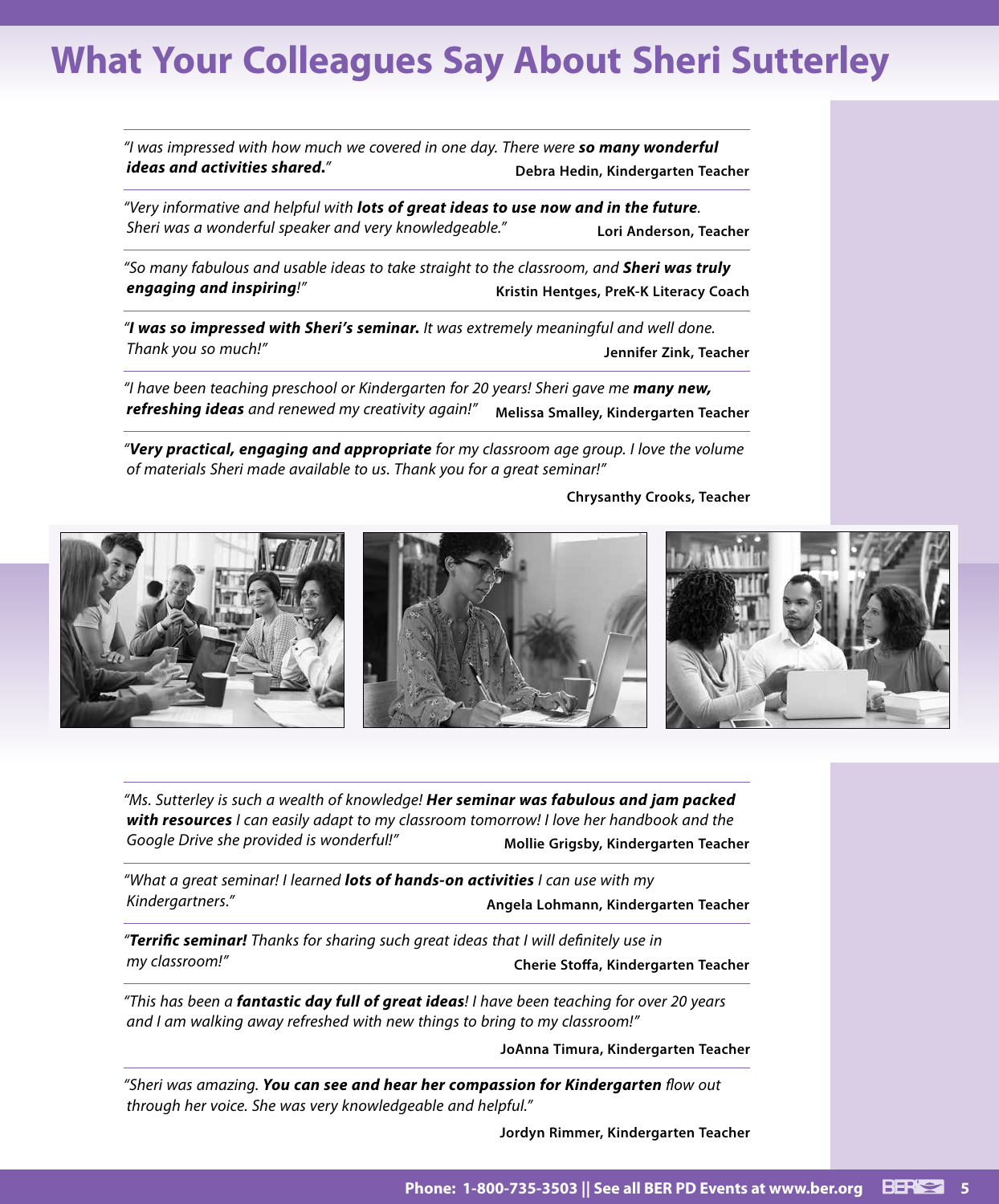# **Special Benefits of Attending**



"What a great day! It was wonderful and inspirational how Sheri presented this seminar."

**- BETSY ZIMMER, KINDERGARTEN TEACHER**

# **On-Site Training**

Most BER seminars can be brought to your school or district in-person or online. See the options at www.ber.org/onsite or call 877-857-8964 to speak to one of our On-Site Training Consultants.

# **Extensive Kindergarten Digital Resource Handbook**

You will receive an extensive digital resource handbook giving you access to countless strategies. The handbook includes:

- Innovative, cutting-edge strategies that increase Kindergartners' foundational reading, writing, speaking, and listening skills
- Approaches for incorporating purposeful play into your daily routines to build and strengthen meaningful activities into your classroom
- Writing and bookmaking ideas that can easily be incorporated into your daily schedule
- Ways to incorporate literature, puppets, sensory tubs, early learning games, and music/movement lists – ideal for Kindergartners

# **Share Ideas with Other Educators**

This seminar provides a wonderful opportunity for participants to share ideas with other educators interested in the best, cutting-edge strategies for Kindergarten.

# **Consultation Available**

Sheri Sutterley will be available to answer your specific questions and the unique needs of your own Kindergarten program.

# **Meet Inservice Requirements / Earn State CEUs**

Participants of Live Online Seminars and those completing the Recorded Version online can receive a certificate of participation that may be used to verify five continuing education hours. For details about state CEUs available, visit www.ber.org/ceus

# **Earn One to Four Graduate Semester Credits**



Up to four graduate level professional development Massachusetts credits are available with an additional fee and completion of follow up practicum activities. Details for direct

enrollment with University of Massachusetts Global, will be available at this program.

# **Can't Attend?**

# **Other Professional Development Options:**

# **Recorded Version of the Seminar**

A video recorded version of this seminar will be available to take online at your convenience. You'll have access to the entire course and to the extensive digital resource handbook. Optional CEUs and graduate credit available. To enroll, see registration form on page 7.

#### $\mathbb{R}$ **Related On-Demand Online Courses**

A related On Demand Video-Based Online Learning course, *Increase All Your Students' Learning with Practical, Timesaving Work Stations*, for Grades PK-K, is available for immediate registration. To enroll, visit www.ber.org/online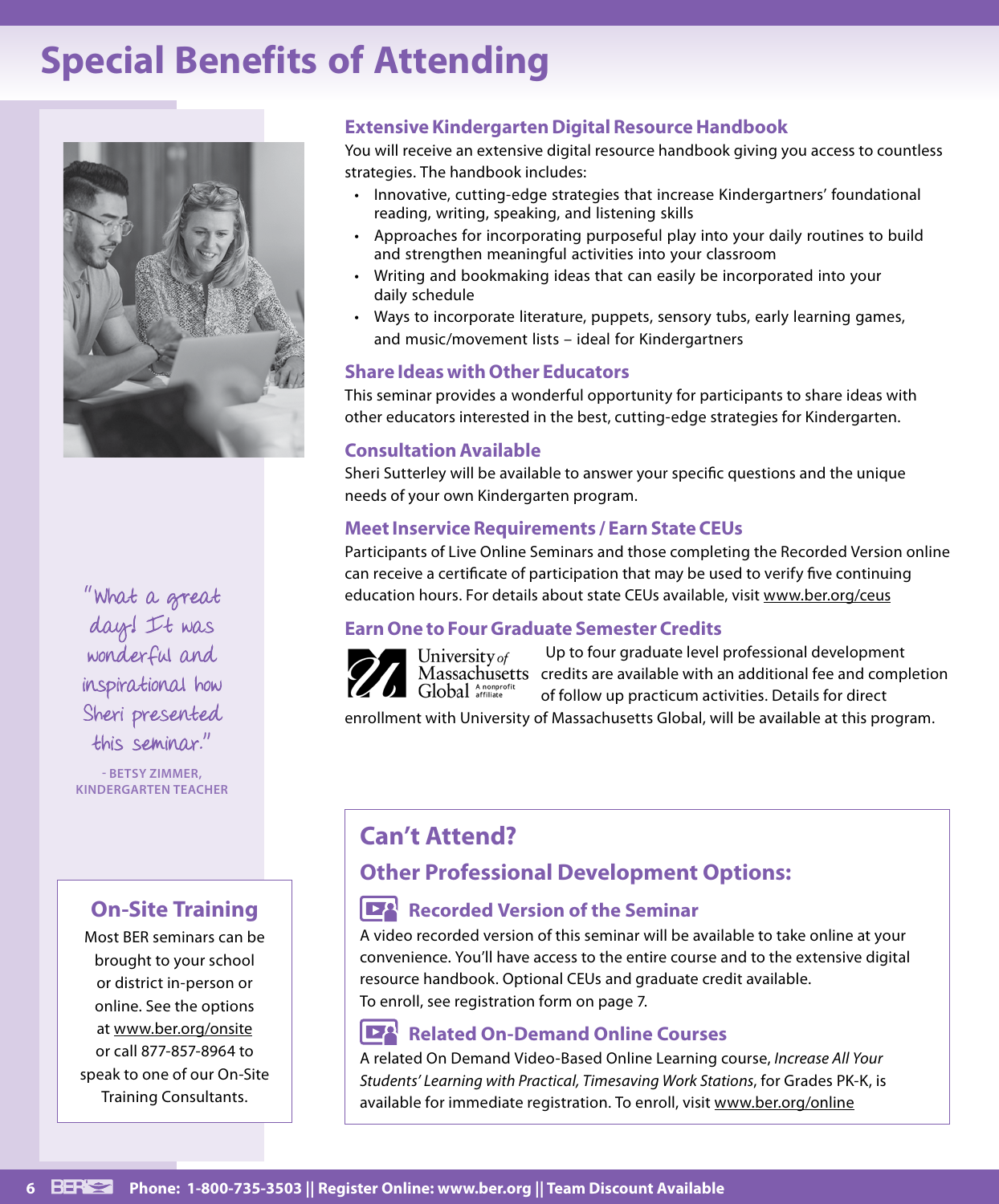# Best, Cutting-Edge Strategies for KINDERGARTEN

# **Registration (KSS2M1)**

- **1. July 21, 2022** (Start time: 9 AM Central)
- **2. July 26, 2022** (Start time: 9 AM Eastern)  $-$ or  $-$

#### **3. I'd like to order the recorded version of this seminar**

|                                                    | <b>FIRST NAME</b>                                                | M.I.               | <b>LAST NAME</b> |  |  |  |  |
|----------------------------------------------------|------------------------------------------------------------------|--------------------|------------------|--|--|--|--|
|                                                    | POSITION, SUBJECT TAUGHT                                         | <b>GRADE LEVEL</b> |                  |  |  |  |  |
|                                                    | SEMINAR LOCATION NUMBER: _______________ (Please see list above) |                    |                  |  |  |  |  |
| List additional registrants on a copy of this form |                                                                  |                    |                  |  |  |  |  |
|                                                    | <b>SCHOOL NAME</b>                                               |                    |                  |  |  |  |  |
|                                                    | SCHOOL MAILING ADDRESS                                           |                    |                  |  |  |  |  |

**CITY & STATE ZIP CODE** 

SCHOOL PHONE NUMBER HOME PHONE NUMBER

 $($  ) ( )

#### *Registration confirmations and login details are sent via e-mail*

E-MAIL ADDRESS (REQUIRED FOR EACH REGISTRANT)

HOME MAILING ADDRESS

**CITY & STATE** ZIP CODE

# **IMPORTANT: PRIORITY ID CODE IMPORTANT – PRIORITY ID CODE: EKSS2M1Film children** in the six digital  $\frac{1}{2}$  depends on  $\frac{1}{2}$

### **METHOD OF PAYMENT – Team Discount Available The registration fee is \$279 per person,**

for teams of three or more registering at the same time, the fee is \$259 per person. **Payment is due prior to the program.** No cash, please.

### A check (payable to **Bureau of Education & Research**) is attached

|            |                   |  |             |  | (Be sure to include priority ID code on the P.O.)                                  |  |  |  |
|------------|-------------------|--|-------------|--|------------------------------------------------------------------------------------|--|--|--|
| Charge my: | $\Box$ MasterCard |  | $\Box$ VISA |  | $\Box$ Discover                                                                    |  |  |  |
|            |                   |  |             |  | $Exp.$ Date: $\_\_\_\_\_\_\_\_\_\_\_\_\_\_\_\_\_\_\_\_\_\_\_\_\_\_\_\_\_$<br>MO/YR |  |  |  |
|            |                   |  |             |  | (Found on back of card)                                                            |  |  |  |
|            |                   |  |             |  |                                                                                    |  |  |  |

| <b>FIVE EASY WAYS TO REGISTER:</b>      |                                                                                         |  |  |  |  |
|-----------------------------------------|-----------------------------------------------------------------------------------------|--|--|--|--|
|                                         | <b>REGISTER ONLINE at: www.ber.org</b>                                                  |  |  |  |  |
|                                         | <b>EMAIL this form to: register@ber.org</b>                                             |  |  |  |  |
|                                         | PHONE toll-free: 1-800-735-3503<br>(Weekdays 5:30 am - 4:00 pm Pacific Time)            |  |  |  |  |
| II.<br>FAX this form to: 1-425-453-1134 |                                                                                         |  |  |  |  |
|                                         | MAIL this form to: Bureau of Education & Research<br>915 118th Avenue SE . PO Box 96068 |  |  |  |  |

# **Program Hours**

All **Live Online Seminars** are scheduled 9:00 AM – 3:30 PM in the time zone indicated. Check in 15 minutes prior. Registrants will be sent login information by email four days before their Live Online Seminar**.**

Bellevue, WA 98009‑9668

#### **Fee**

The registration fee is \$279 per person, \$259 per person for groups of three or more registering at the same time. Call us at 1-800-735-3503 for groups of ten or more. **Payment is due prior to the program.**

Fee includes seminar registration, a certificate of participation and an extensive digital resource handbook. The fee is the same for Live Online Seminars or Recorded Seminars.

# **Cancellation/Substitutions**

100% of your paid registration fee will be refunded if you can't attend and notify us at least 10 days before the seminar. Late cancellations made prior to the event date will be refunded less a \$15 service fee. Substitutions may be made at any time without charge.

# **Further Questions**

Call the Bureau of Education & Research (800) 735-3503 or visit us online at **www.ber.org**. The Bureau is North America's leading presenter of PD training for professional educators. Programs are based on sound research, are highly practical in content and consistently receive excellent evaluations.

# **Program Guarantee**

We stand behind the high quality of our programs by providing the following unconditional guarantee: If you are not satisfied with this program, we'll give you a 100% refund of your registration fee.



Please print name as it appears on card

KSS2M1 © 2022 Bureau of Education & Research. All rights reserved.